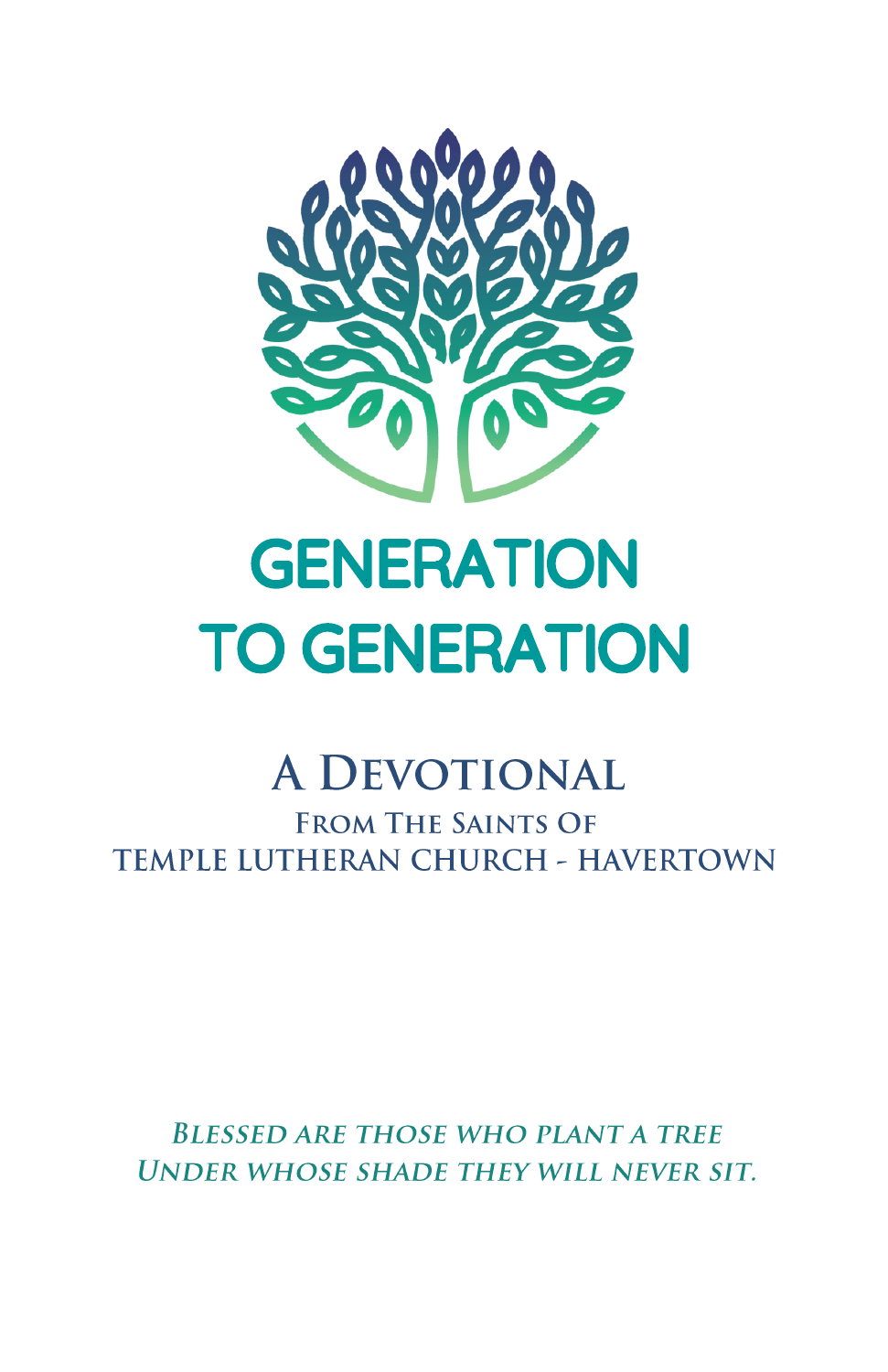## One generation commends your works to another; they tell of your mighty acts. Psalm 145:4

Sit in our sanctuary, look about, and listen: strong stone walls and lofty rafters; an inheritance of silver for sharing the eucharist; sacred music, recorded in hymnals, one at each pew, donated for the good of all. Reflect on His gifts, freely given to us by those who came before us.

Sit in our sanctuary, look about, and listen: envision generations baptized that we will never know. Reflect on His gifts, freely given to us to share with those yet to arrive.

Sit in our sanctuary, look about, and listen: cherish the ones He blessed us to be with in worship. Reflect on His gifts, freely given us, and pray for what we might achieve together.

Eric Sacks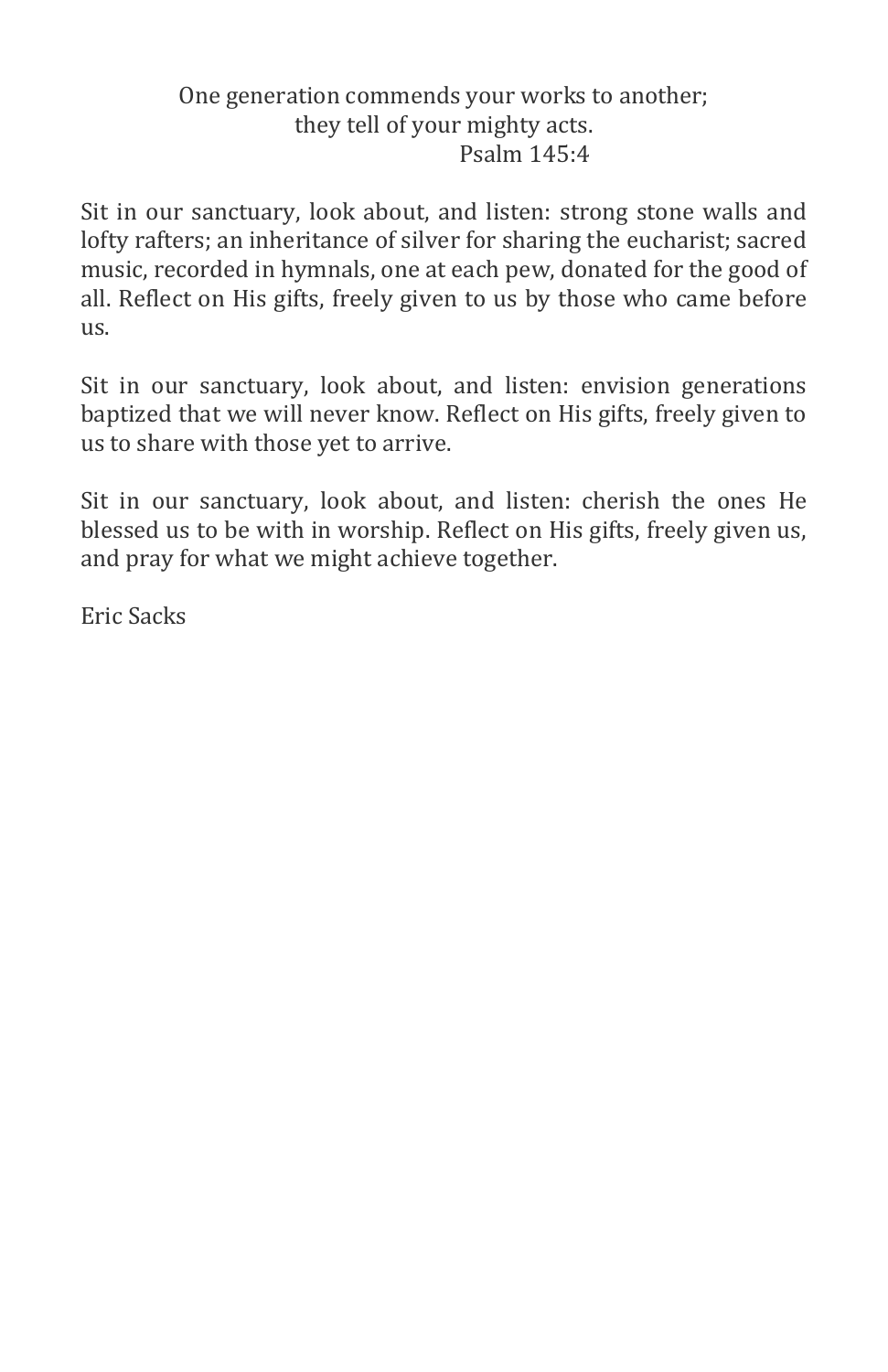

By: Ava Carr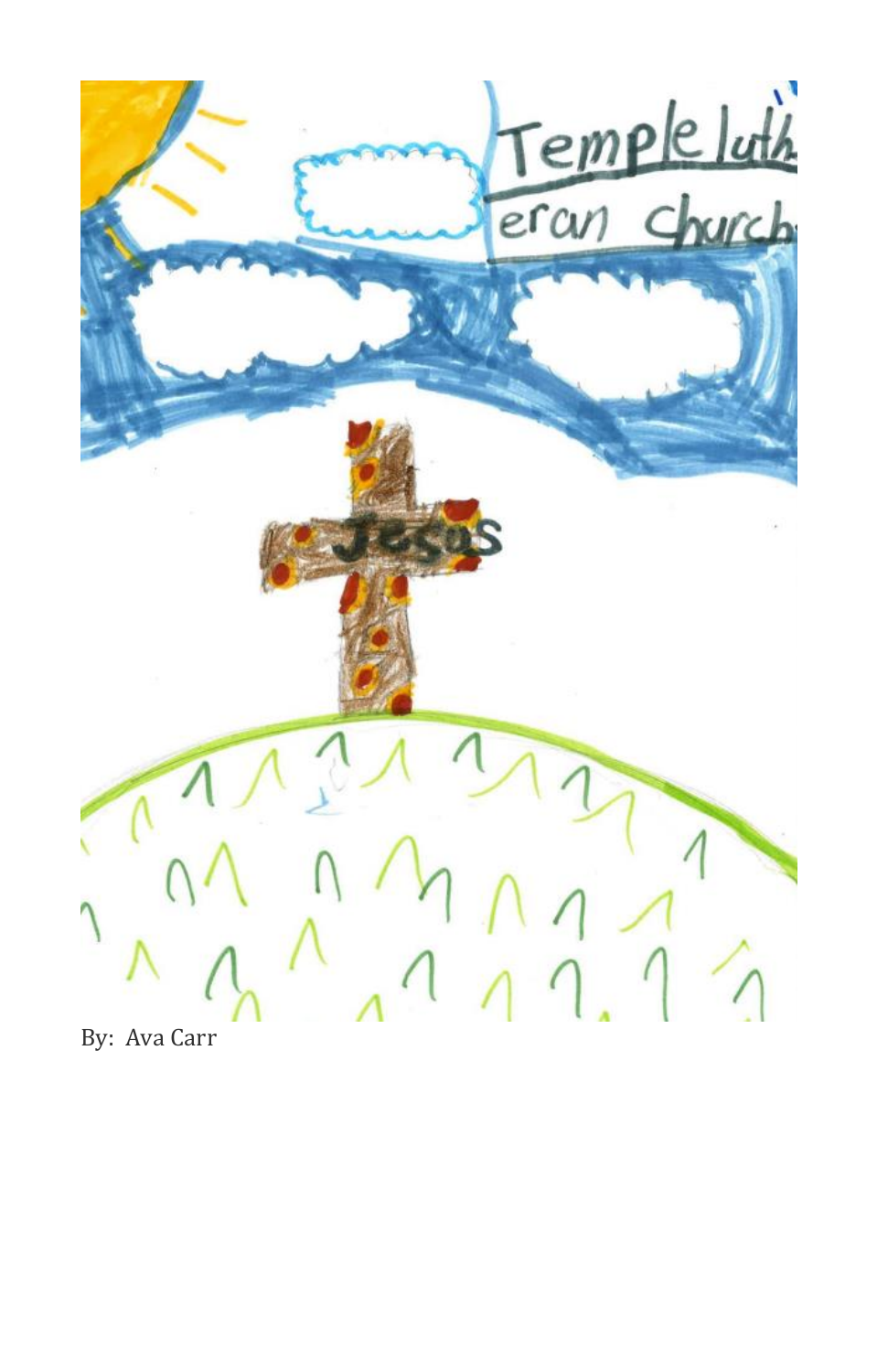A prayer from the trenches of parenthood:

O Spirit of the living God, thank you for the gift of our children Our beautiful, miraculous and sometimes exasperating children

Heavenly Father, may we teach our children how we live out the values of your Kingdom in every facet of our lives.

Help us to guide our children by example and may our example be none but yours.

May we have the faith to lean on you, our heavenly co-parent, when darkness falls.

May we rejoice in the silly minutiae of life with littles and hold onto the laughter when they aren't so little anymore.

Thank you indeed, beautiful Giver, for laughter.

O God of peace, we wholly give you our fears for the future our children will inherit.

We pray for our perseverance and wisdom amidst a world that always seems to be crumbling.

We pray that the hope we have for our children and generations to come is fortified by the knowledge that the race is already won.

Let us live, O Lord, in the reckless abandon of your extravagant love and let it wash over and through us to the lives we don't even know we touch.

Thank you indeed, beautiful Giver, for your extravagant love.

Lisa Jennings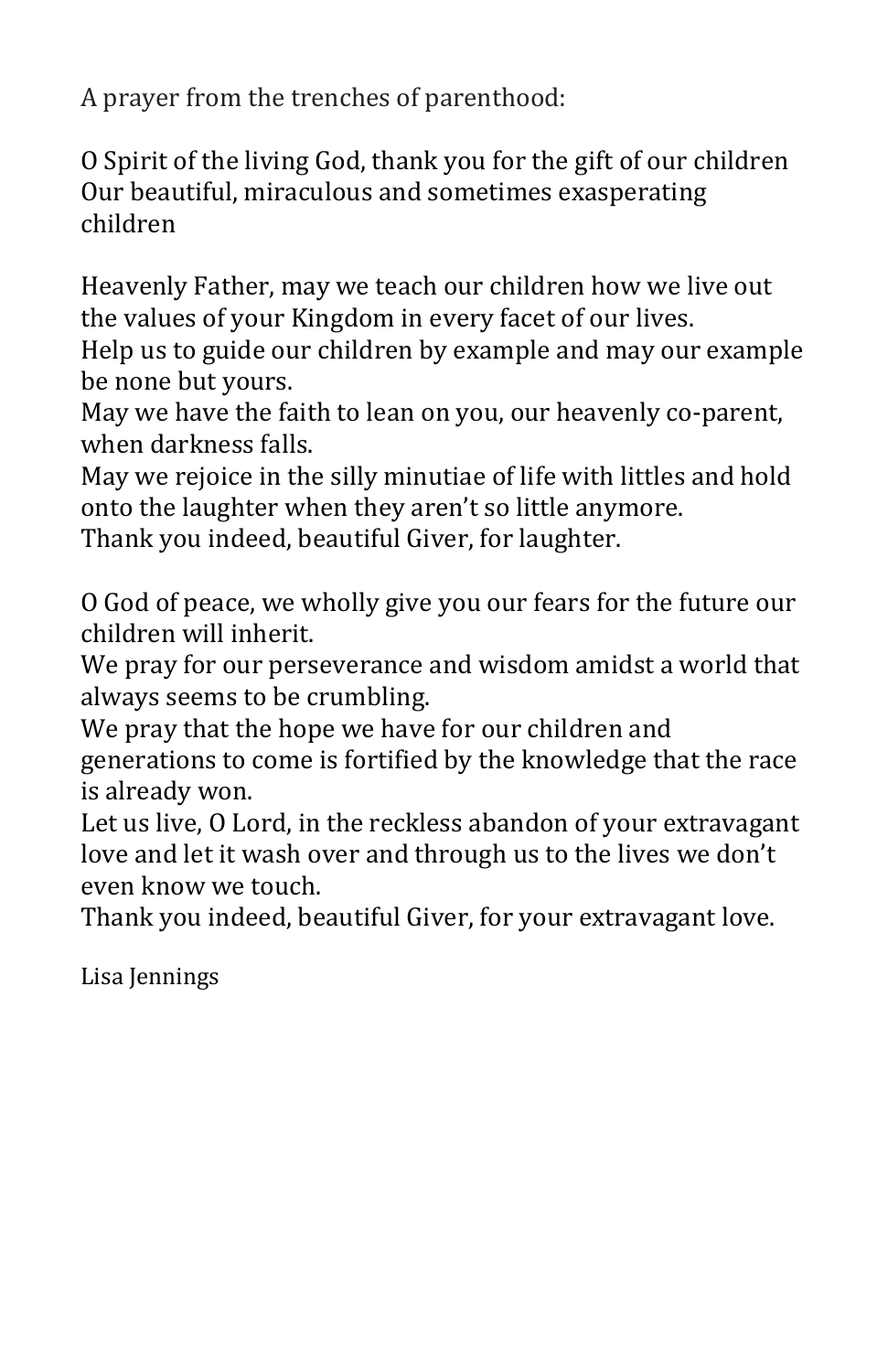

By: Beatrix Lay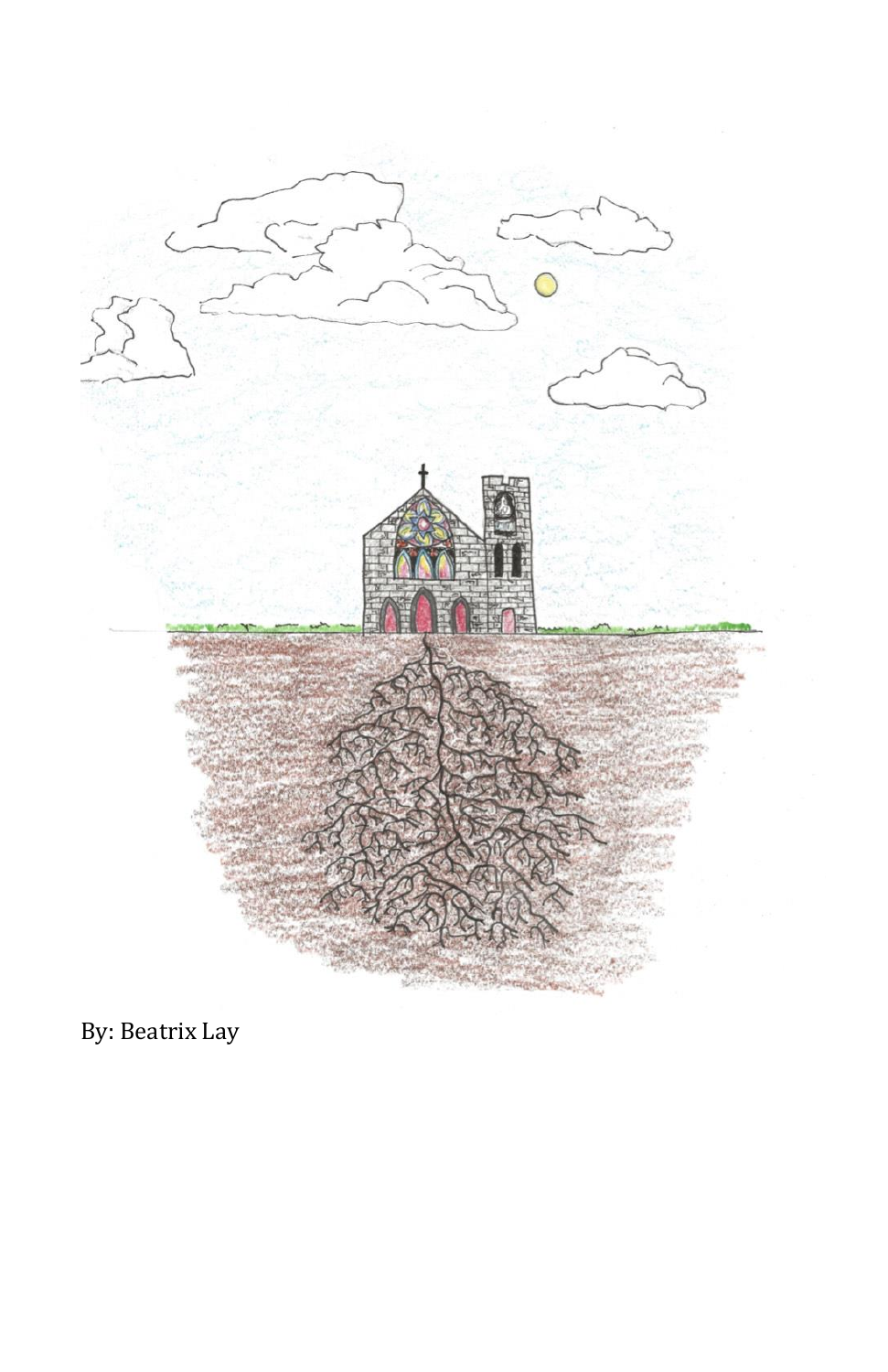## Devotional For Growth and Our Future

*"For there is hope for a tree, When it is cut down, that it will sprout again, And its shoots will not fail. "Though its roots grow old in the ground And its stump dies in the dry soil, At the scent of water it will flourish And put forth sprigs like a plant." Job 14:7-9*

When I think about this Lenten season, it was so *normal*. We were back together in church; singing without masks, listening to the minor chords, and hearing the traditional lectionary verses. It was so different than last year; we were streaming all services, unable to congregate, and wondering if an Easter Egg Hunt for our community was in the cards. And, a small group of us gathered, masked, to deliver to homes *Lent in a Bag*. It was a creative way to have so many of our traditions delivered straight to our homes so we could recognize the season--even if we were apart.

One of the items was a packet of Pennsylvania wildflowers. Native to our climate, we could sprinkle these in our yards, bringing Temple and a bit of our Lenten vespers to our own homes, or donate them back to the newly created Temple Lutheran Wildflower garden. A small strip of dry soil, surrounded by our old building, it was to be a visible sign of growth and life to the travelers on Earlington Road.

And now, a year later, the garden is returning! Through COVID--and that 2021 Lenten season--it seemed as if we had little to no hope. But at Temple, we didn't let our traditions die--we made new ones! Lent in a Bag will live on as a reminder that despite that bleak time, we grew. Our church grew despite what felt like dry, unfertile soil.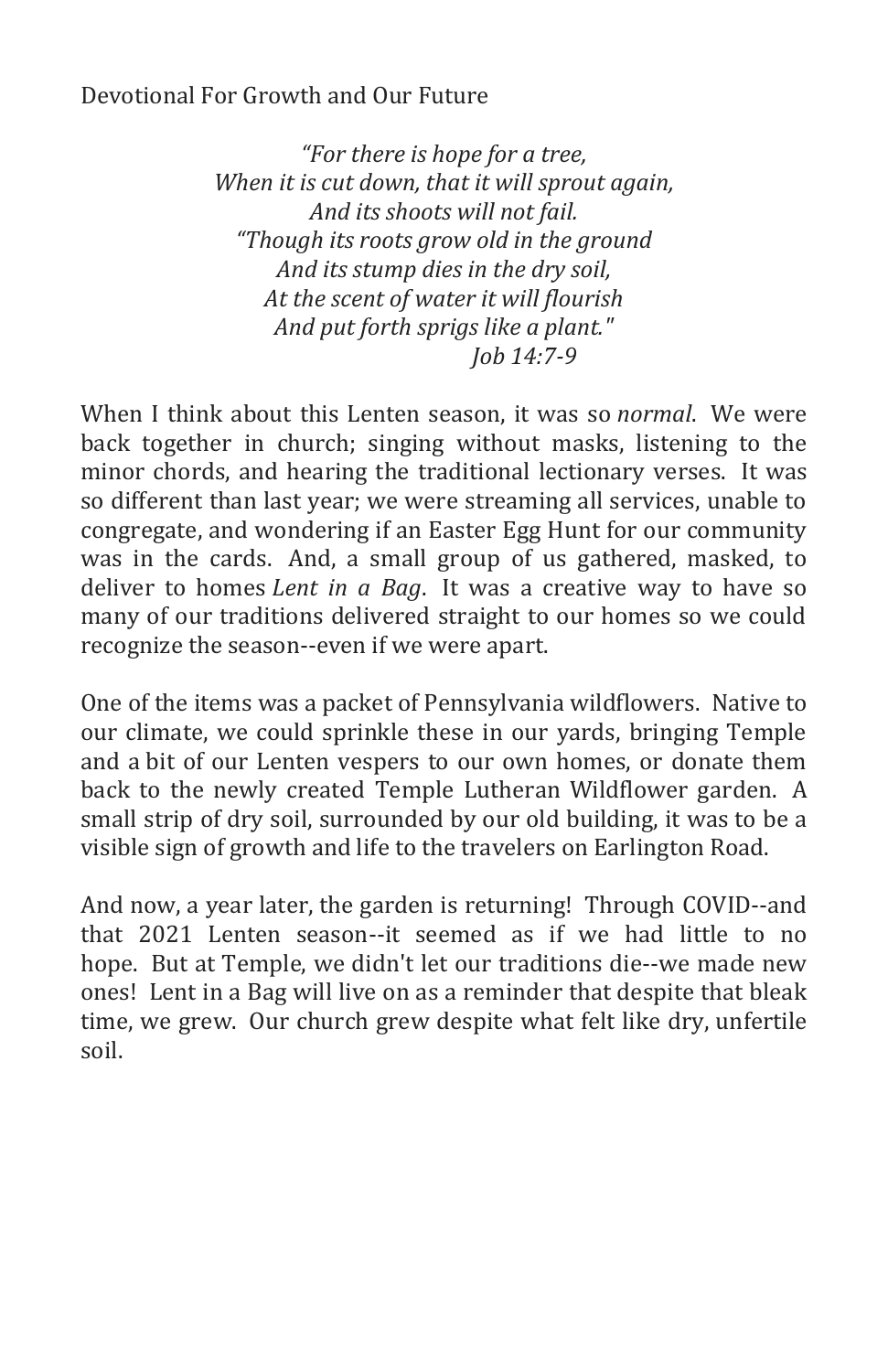Temple has deep roots--in our community, our traditions, and church family. We are like the tree; even when we feel "cut down" we will sprout again. We will find the "fresh water" and flourish if we continue to water our soil, find new life, and celebrate our faith together. This is why participating fully in our Capital Campaign is so important for us all; we must provide hope and seeds of new life for generations to come.

*Prayer: Lord, like wildflowers, we want to bring hope and joy to those around us. Let Temple Lutheran be constantly growing under your loving gaze for generations to come. Help us support all those who worship with us--now and in the future. Amen*

Sarah Foss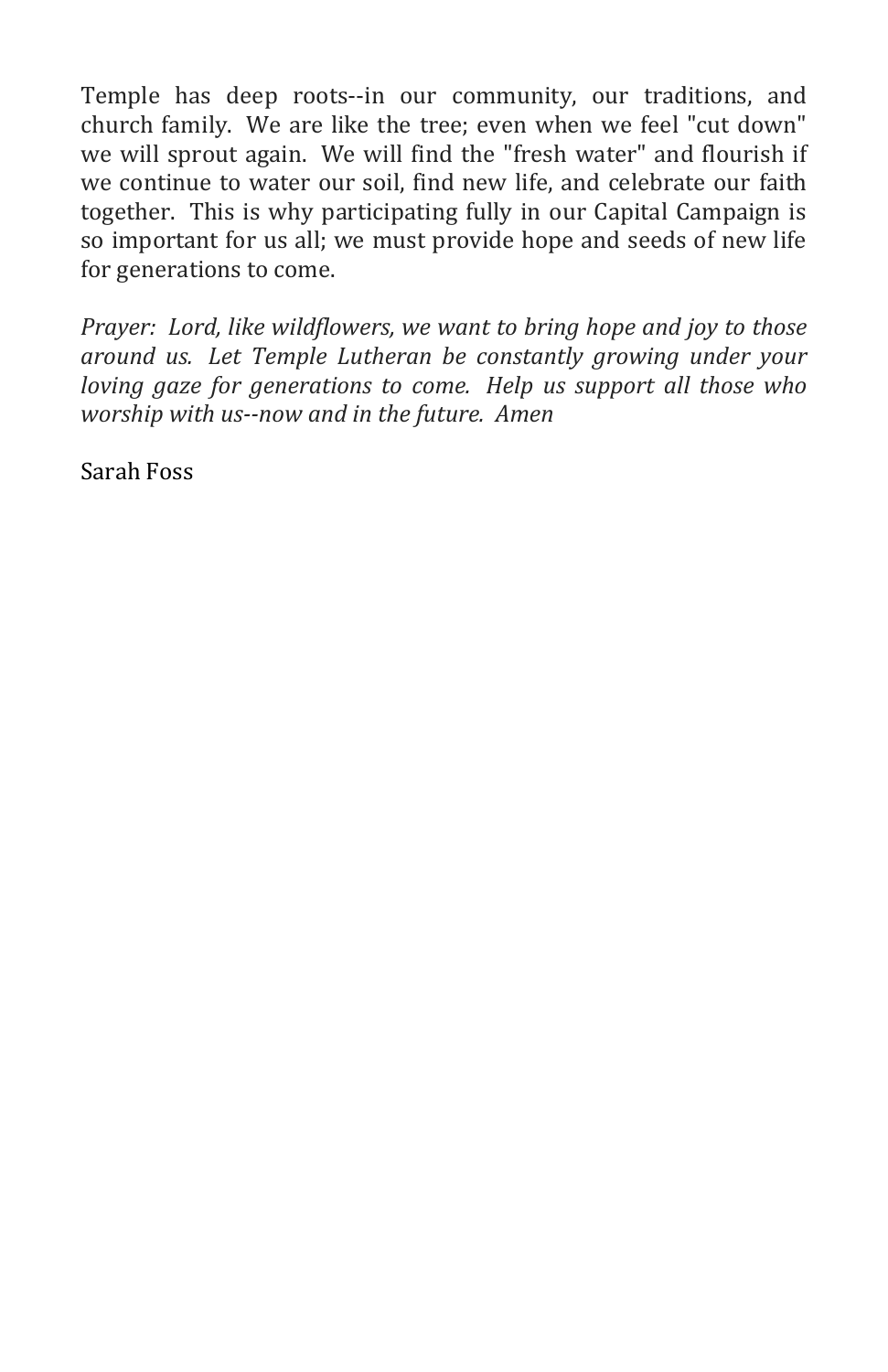At that time the disciples came to Jesus, saying, "Who is the greatest in the kingdom of heaven?" And calling to him a child, he put him in the midst of them and said, "Truly, I say to you, unless you turn and become like children, you will never enter the kingdom of heaven. Whoever humbles himself like this child is the greatest in the kingdom of heaven. *Matthew 18:1-4*

When we are among children, we can gain great insight and knowledge. The point is not that Christians ought to be silly, or gullible, or naïve. Rather, they need to look to God as a child looks to their parent with trusting faith, and acceptance of their own limitations. Those who support and guide other spiritual "children" are serving God.

The need to support our children's programs and physical location is paramount to the success of Temple Lutheran Church's mission. Not only does this help our young mission partners but if you get the real meaning of the passage, Jesus wants us all to act as children. Children are vulnerable and in need of guidance and caring. If we all let our guard down and allow ourselves to be helped and cared for, I think we may be in for a great life experience. By contributing to the capital campaign, we will all benefit immediately while securing future generations to enjoy the fellowship and love ingrained in the body of our church.

Heavenly Host: Please allow us to become as children so we may see all that is your glory. Help us (TLC) achieve our financial goals through the Generation-to-Generation capital campaign and allow us to see the benefit of your wisdom that you have in store for us. Your kingdom is upon us now and forever, Amen.

Mike Schneller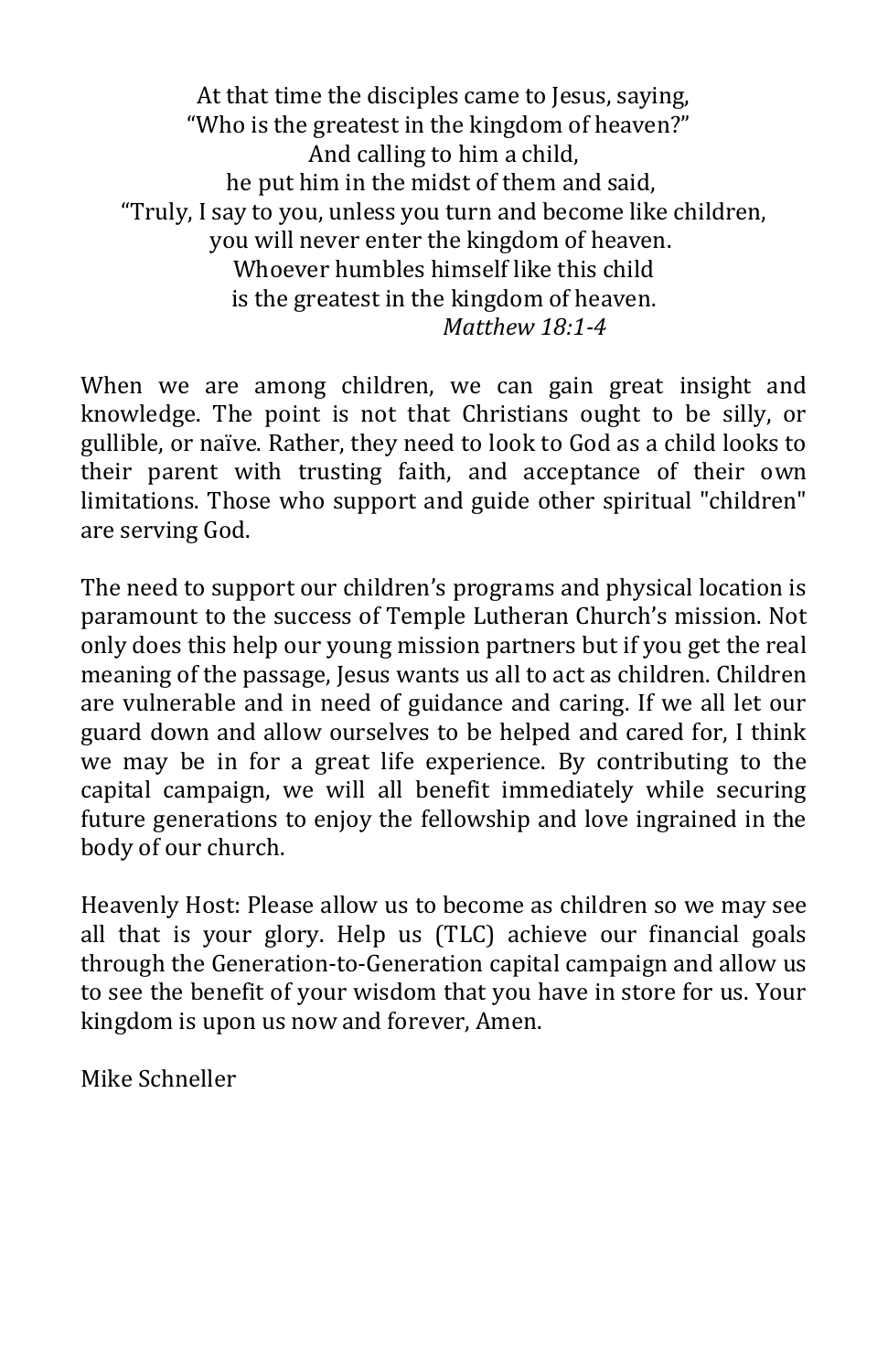

By: Jules Carr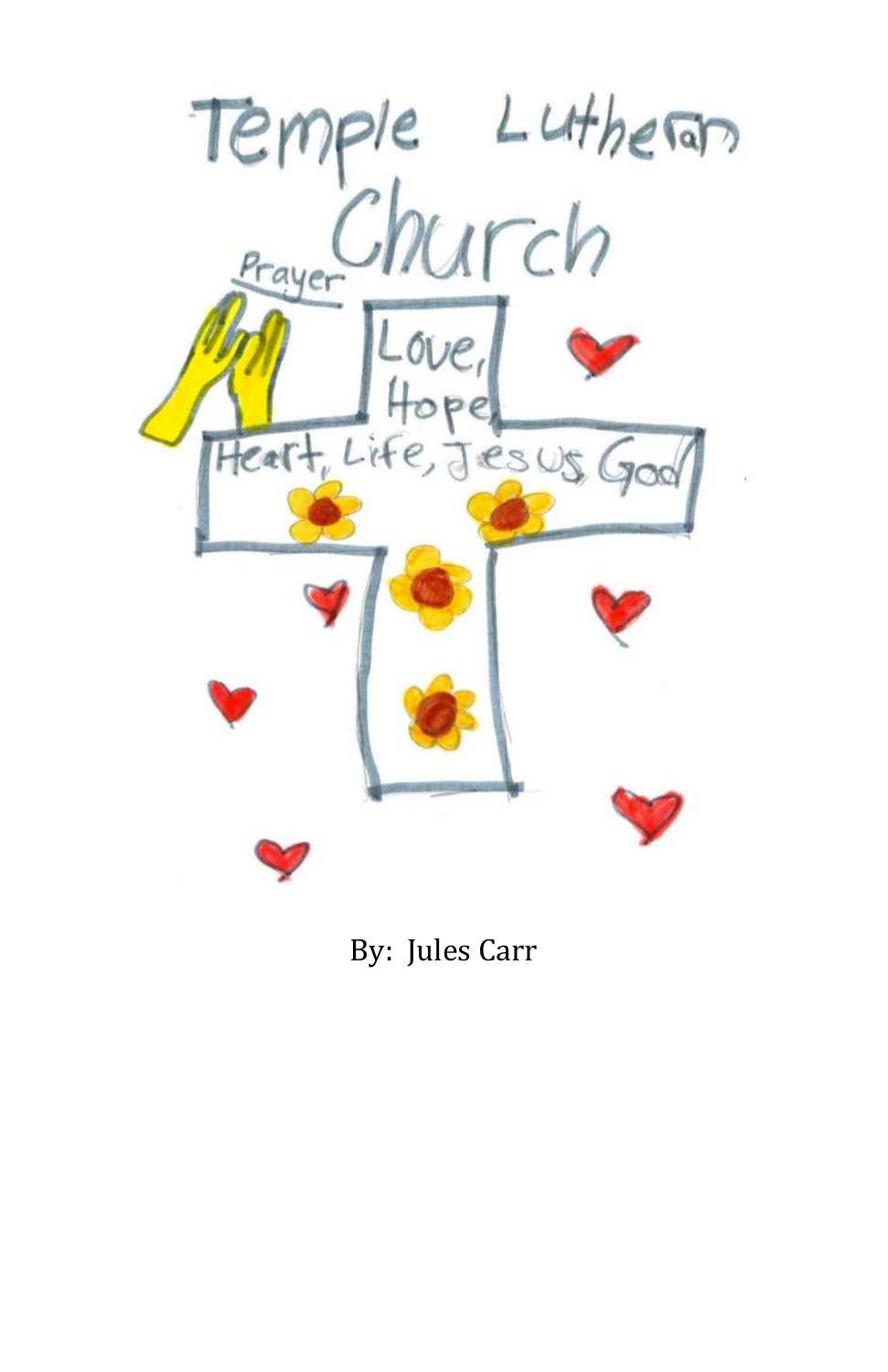Children are a gift from the Lord; they are a reward from Him. *Psalm 127:3*  "One generation shall praise thy works to another, and shall declare thy mighty acts." *Psalm 145:4* "For the Mighty One has done great things for me, and holy is his name. His mercy is for those who fear him from generation to generation." *Luke 1:49-50*

A generation is the group of people born and living at the same time period of about 20-30 years, who share some similar life experiences, historical events, pastimes, heroes, or occupations, who are all regarded collectively. Generations are loosely categorized in 7 groups: The Greatest Generation (born 1901-1927), The Silent Generation (born 1928-1945), Baby Boomers (born 1946-1964), Generation X (born 1965-1980), Millennials (born 1981-1995), Generation Z (born 1996-2010), and Generation Alpha (born 2011- 2025).

The amazing thing about Temple Lutheran Church is that we have people that fit into each of the generation categories. As Mission Partners, we are all united under the same mission statement of welcoming unconditionally, worshiping fully, living generously, and celebrating growth. We come together with the same core values of inclusion, service and community. And we have the same vision of transforming church, neighborhood, and God's world in the name of Jesus.

In our Generation to Generation Capital Campaign, we unilaterally agreed that it is imperative that we provide a safe, well-kept church for generations to come, that we pay down liturgical debt, provide an inviting space for our youth on our campus, and hire a Youth and Family minister leader that is in tune with the church's needs and mission. The Bible declares that children are a gift, heritage, and a reward from God. It is our responsibility to instill in them faith in God, trust in His word, a desire for a personal relationship with Jesus Christ, and a willingness to serve, honor and praise Him. It all starts with a revelation of how deeply God loves us all.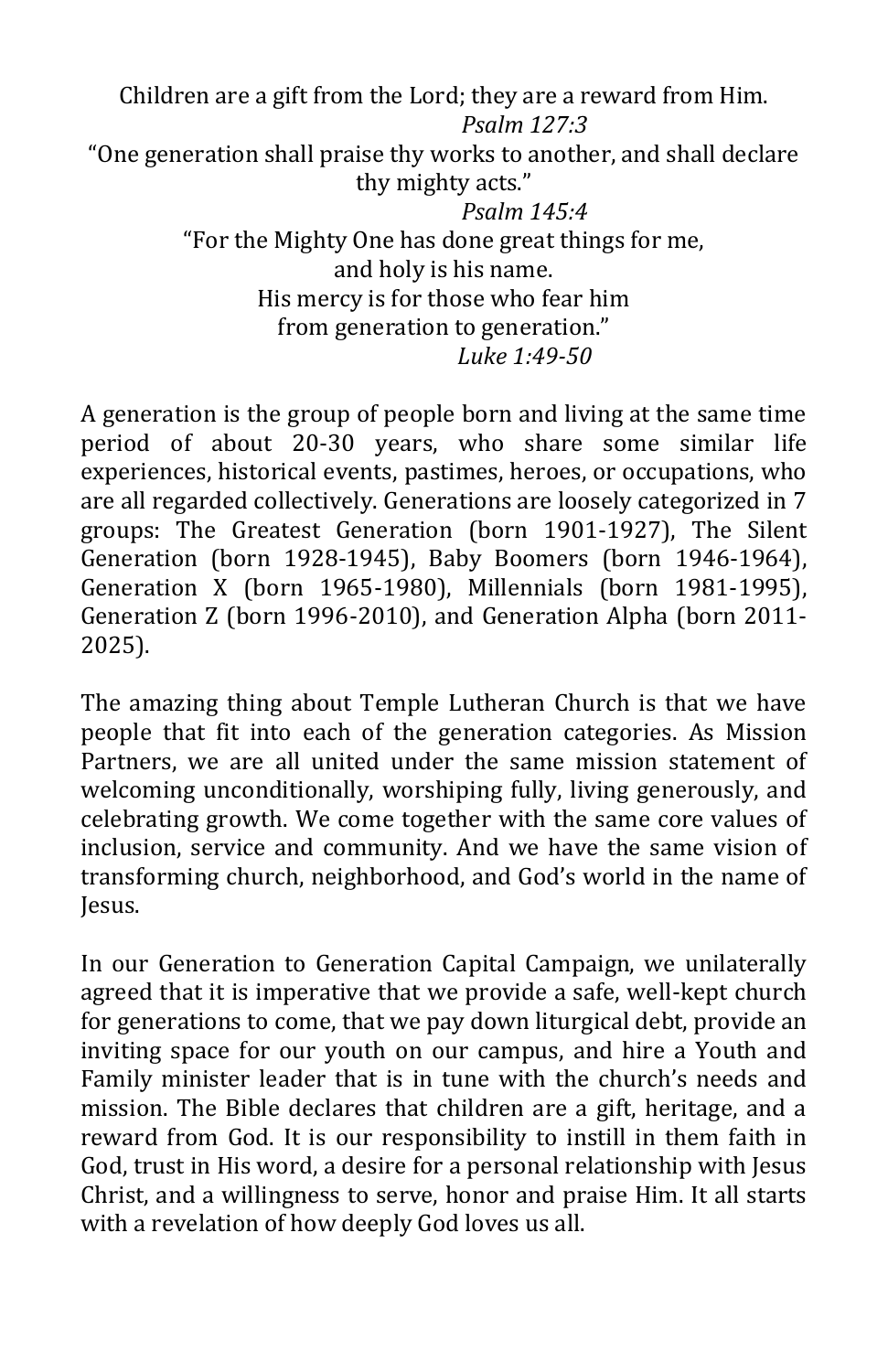Our willingness to serve and worship Him with our time, treasures and talents, is a direct response to a personal revelation of God's love, grace and mercy toward us. God's mercy is on all of us who honor Him from generation to generation. May all the generations represented in our church continually be aware that we are highly favored, greatly blessed, and deeply love by our Heavenly Father. Amen.

Father God in the name of Jesus we thank you for your Holy Spirit that has united us under the same core values, vision, and mission. We ask for your blessings over our Generation to Generation Capital Campaign as we attempt to serve you by being of service to your people. It's in Jesus' name that we pray, Amen.

Songs to Meditate on:

- 1. "How Deep the Father's Love" by Selah
- 2. "The Blessing" by Generation Worship
- 3. "I Jesus Name (God of Possible)" by Katy Nichole

Nikita Johnson